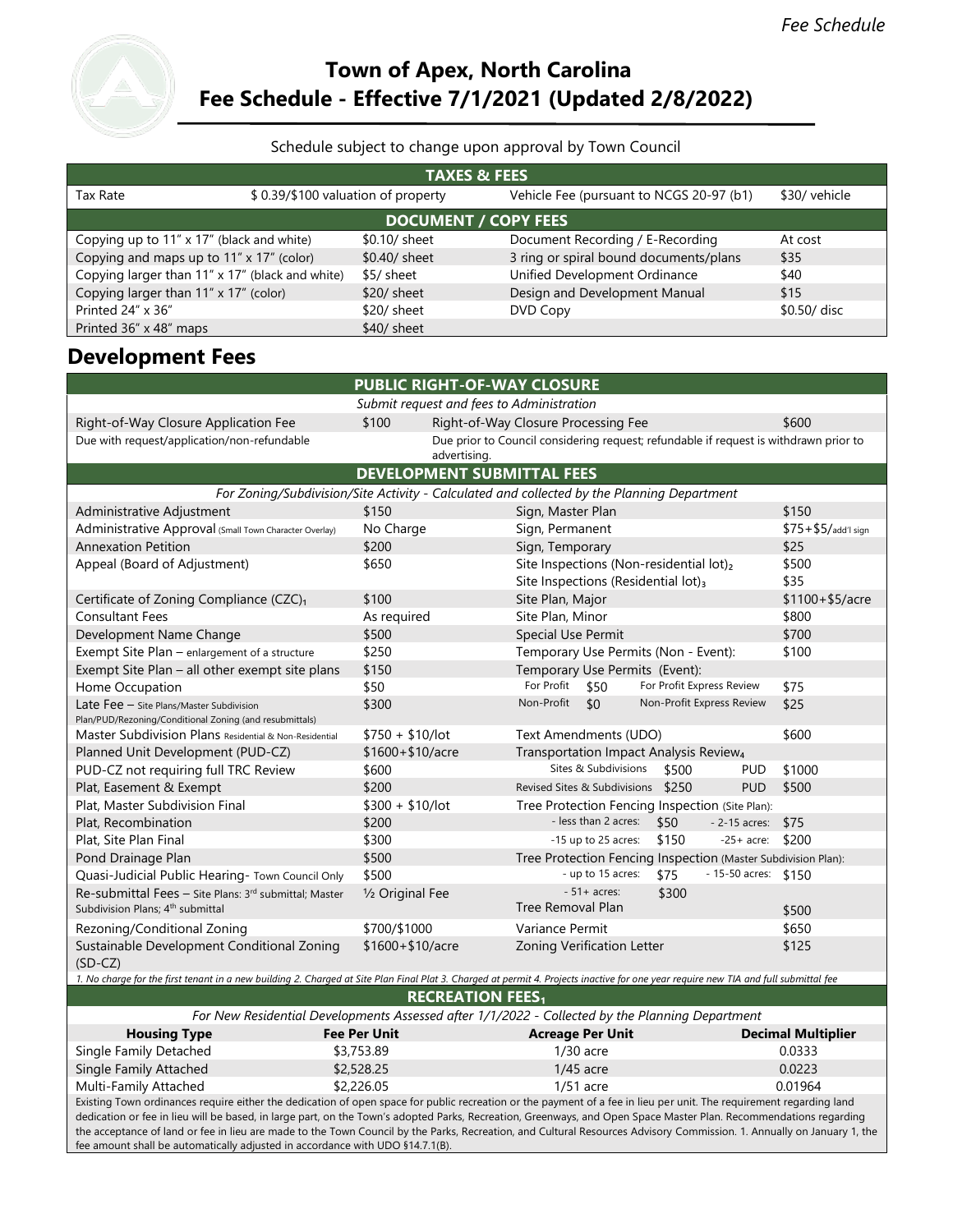## **ENCROACHMENT AGREEMENT**

*Submit to Development Services*

Encroachment agreement preparation and recording **Encroachment agreement** preparation and recording **Equation**  $$250 + e$ Recording Fee at Cost

| <b>CONSTRUCTION FEES/BONDS</b>                                                                                                                                      |                                                      |  |                                      |                              |  |
|---------------------------------------------------------------------------------------------------------------------------------------------------------------------|------------------------------------------------------|--|--------------------------------------|------------------------------|--|
| Calculated and collected by Development Services                                                                                                                    |                                                      |  |                                      |                              |  |
| <b>Bond Administration Fee:</b>                                                                                                                                     | - Cash/check: \$100                                  |  | - Surety Bond/Letter of Credit \$300 | - Reduction/Amendment \$100  |  |
| Fee in Lieu Administration Fee:                                                                                                                                     | \$100                                                |  |                                      |                              |  |
| Construction Plan Submittal Fees (Subdivisions)                                                                                                                     |                                                      |  |                                      | $$600 + $10/$ Lot            |  |
| Construction Plan Submittal Fees (Sites, Utility Extensions, etc.)                                                                                                  |                                                      |  |                                      | $$600 + $15/Sheet$           |  |
| Re-submittal Fees – Construction Plans (3 <sup>rd</sup> submittal and every other subsequent submittal (3 <sup>rd</sup> , 5 <sup>th</sup> , 7 <sup>th</sup> , etc.) |                                                      |  |                                      | 1/2 Original Fee             |  |
| Late Fee – Construction Plan Submittal and Resubmittal                                                                                                              |                                                      |  |                                      | \$300                        |  |
| Construction Plan Revisions (after initial approval)                                                                                                                |                                                      |  |                                      | \$75/sheet                   |  |
| Water Extension Permit Application                                                                                                                                  |                                                      |  |                                      | \$200                        |  |
| Sewer Extension Permit Application                                                                                                                                  |                                                      |  |                                      | \$480                        |  |
| Water and/or Sewer Extension Permit Amendment                                                                                                                       |                                                      |  |                                      | \$100 / each                 |  |
| Infrastructure Extension Record Drawing Review (1 <sup>st</sup> & 2 <sup>nd</sup> reviews)                                                                          |                                                      |  |                                      | \$200                        |  |
| Infrastructure Extension Record Drawing Review (3rd, 5 <sup>th</sup> , 7 <sup>th</sup> , etc. reviews)                                                              |                                                      |  |                                      | \$100                        |  |
| Infrastructure Extension Record Drawing Review (after initial approval/field changes)                                                                               |                                                      |  |                                      | \$100                        |  |
|                                                                                                                                                                     | <b>Construction Inspection Fees:</b>                 |  |                                      |                              |  |
| <b>Water Lines</b>                                                                                                                                                  | \$1.50 per linear foot                               |  | Fire Lanes                           | \$1.75 per linear foot       |  |
| Sewer Lines                                                                                                                                                         | \$1.50 per linear foot                               |  | Sidewalks/Greenways                  | \$1.50 per linear foot       |  |
| New Streets (public)                                                                                                                                                | \$1.75 per linear foot per lane                      |  | Infill/Outparcel Lots                | \$350 per lot                |  |
| Curb & Gutter (All New/ replaced                                                                                                                                    | \$0.50 per linear foot                               |  | Driveway, residential                | Per Building Permit Schedule |  |
| public)                                                                                                                                                             |                                                      |  |                                      |                              |  |
| Storm Drains (public)                                                                                                                                               | \$1.50 per linear foot                               |  | Driveway, not ready                  | Per Building Permit Schedule |  |
| Pump Station Review and Inspection                                                                                                                                  | \$2,500 each                                         |  | Driveway, reinspection               | Per Building Permit Schedule |  |
| <b>Warranty Bonds</b>                                                                                                                                               | 25% of cost of installed and approved Infrastructure |  |                                      |                              |  |
| Performance Bonds<br>125% of cost of uninstalled Improvements                                                                                                       |                                                      |  |                                      |                              |  |
| *Repairs to damages water/sewer lines caused by construction shall be billed to the responsible party and include the cost of materials + 10% and                   |                                                      |  |                                      |                              |  |
| current equipment and labor rates.                                                                                                                                  |                                                      |  |                                      |                              |  |

| <b>STORMWATER PLAN REVIEW FEES/BONDS</b>                                                                                                                                                                                                                                                                                                                      |                                                      |  |  |  |  |
|---------------------------------------------------------------------------------------------------------------------------------------------------------------------------------------------------------------------------------------------------------------------------------------------------------------------------------------------------------------|------------------------------------------------------|--|--|--|--|
| Submit to Development Services                                                                                                                                                                                                                                                                                                                                |                                                      |  |  |  |  |
| Project Size (disturbed acres)                                                                                                                                                                                                                                                                                                                                | Stormwater Plan Review Fee                           |  |  |  |  |
| $< 1$ acre                                                                                                                                                                                                                                                                                                                                                    | $$ -0-$                                              |  |  |  |  |
| 1 - 5 acres                                                                                                                                                                                                                                                                                                                                                   | \$500                                                |  |  |  |  |
| $5 - 50$ acres                                                                                                                                                                                                                                                                                                                                                | \$500 + \$50 per additional disturbed acre           |  |  |  |  |
| \$500 base review fee for projects disturbing up to 5 acres. Add \$50 per additional disturbed acre beyond 5 acres. Development projects that disturb less than 1 acre of land are<br>not subject to the stormwater plan review fees since they are exempt from stormwater controls. The stormwater plan review fee will be limited to a maximum of 50 acres. |                                                      |  |  |  |  |
| SCM Maintenance Bond                                                                                                                                                                                                                                                                                                                                          | 25% of cost of installed and approved Infrastructure |  |  |  |  |
| <b>SCM Performance Bond</b>                                                                                                                                                                                                                                                                                                                                   | 125% of cost of uninstalled Improvements             |  |  |  |  |
| SCM As-Built Review Fee:                                                                                                                                                                                                                                                                                                                                      | \$200 per SCM                                        |  |  |  |  |

## **SOIL AND EROSION CONTROL FEES/GUARANTEES**

| <b>Submit to Development Services</b>                                                                                                                                                                                                                                                                    |                                                 |  |  |
|----------------------------------------------------------------------------------------------------------------------------------------------------------------------------------------------------------------------------------------------------------------------------------------------------------|-------------------------------------------------|--|--|
| Application for S&E Plan Approval                                                                                                                                                                                                                                                                        | \$500 per disturbed acre                        |  |  |
| Future Lot Grading*                                                                                                                                                                                                                                                                                      | \$50 per acre of remaining building lot acreage |  |  |
| S&E Performance Guarantee**<br>\$2,500 per disturbed acre                                                                                                                                                                                                                                                |                                                 |  |  |
| *The future lot grading fee provides coverage under an erosion control permit and ensures compliance with NPDES stormwater regulations. Only the<br>additional land disturbance associated with future building lots needs to be included.                                                               |                                                 |  |  |
| **Performance quarantee must be in the form of a certified check, cash, or irrevocable letter of credit approved by the Town. The performance guarantee<br>is due prior to the Town issuing a Letter of S&E Plan Approval and may be fully refunded after the issuance of the certificate of completion. |                                                 |  |  |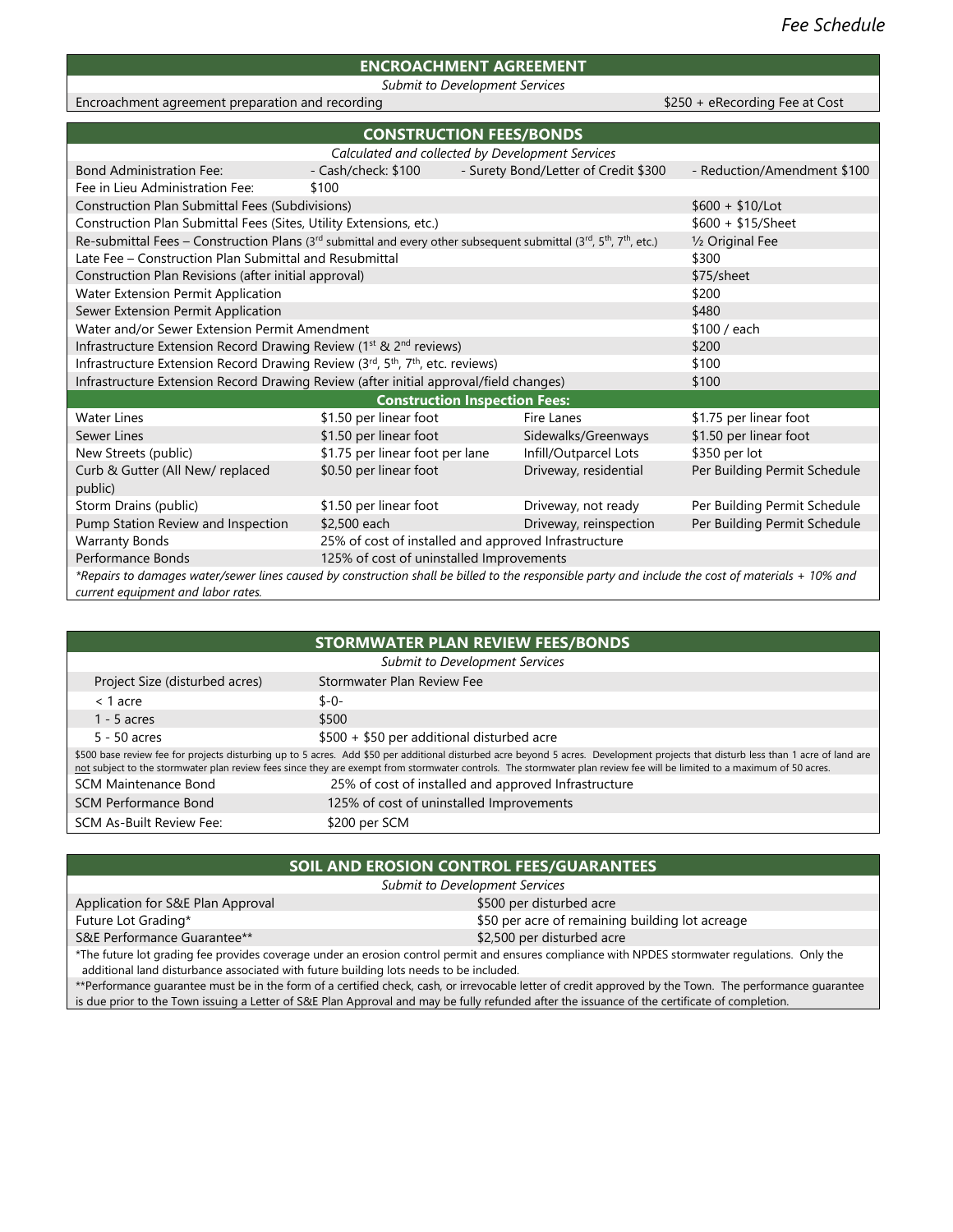| <b>COMMERCIAL BUILDING PERMIT FEES</b>                          |                        |                                                                                                                                                               |  |  |
|-----------------------------------------------------------------|------------------------|---------------------------------------------------------------------------------------------------------------------------------------------------------------|--|--|
| Calculated and collected by Building Inspections and Permitting |                        |                                                                                                                                                               |  |  |
| NEW STRUCTURES, ADDITIONS AND ALTERATIONS (Base Fee) 1,2,3      |                        |                                                                                                                                                               |  |  |
| Total Gross Building Floor<br>Area of Construction              | <b>Fee Computation</b> | Alterations to existing structures, with no footprint increase, are charged at a<br>rate of .60 of the Permit Fee or the minimum per trade fee based upon the |  |  |

as applicable.

| <b>Area of Construction</b> | <b>I CC COMPUTATION</b>                                   |
|-----------------------------|-----------------------------------------------------------|
| $0 - 500$                   | Per Trade (see schedule below)                            |
| $501 - 5,000$               | $A \times B =$ Permit Fees                                |
| $5,001 - 10,000$            | $(A \times B \times .80) + (1,000 \times B) =$ Permit Fee |
| 10,001 - 15,000             | $(A \times B \times .70) + (3,000 \times B) =$ Permit Fee |
| 15,001 - 20,000             | $(A \times B \times .60) + (4,500 \times B) =$ Permit Fee |
| 20,001 - above              | $(A \times B \times .50) + (6,500 \times B) =$ Permit Fee |

|    | Single Trade Fee Schedule, whichever is greater.                                |
|----|---------------------------------------------------------------------------------|
| 2. | Permits for "shell" buildings are charged at a rate of .60 of the Permit Fee.   |
|    | based upon a Business Occupancy, or the minimum per trade fee based             |
|    | upon the Single Trade Fee Schedule, whichever is greater. Area within the       |
|    | building shell, which is intended to be occupied, will have the permit fees for |
|    | the occupied area computed per footnote #1 above.                               |

3. Additional Miscellaneous Fees, listed below, will be added to the permit fees

#### **A=Total Gross Building Floor Area B= Fee Per Square Foot Based Upon Occupancy**

|                 | <b>Single Trade Fee Schedule</b> | Fee Per Square Foot of Floor Area Based on Occupancy |            |                    |            |                  |            |
|-----------------|----------------------------------|------------------------------------------------------|------------|--------------------|------------|------------------|------------|
| <b>Building</b> | \$150                            | <b>Occupancy</b>                                     | <u>Fee</u> | <b>Occupancy</b>   | <u>Fee</u> | <b>Occupancy</b> | <b>Fee</b> |
| Electrical      | \$75                             | Assembly                                             | 0.55       | Factory/Industrial | 0.40       | Mercantile       | 0.50       |
| Mechanical      | \$75                             | <b>Business</b>                                      | 0.60       | Hazardous          | 0.50       | Residential      | 0.55       |
| Plumbing        | \$75                             | Educational                                          | 0.60       | Institutional      | 0.60       | Storage/Utility  | 0.30       |

#### Grading \$75 **MISCELLANEOUS FEES**

| <b>IVIISCELLAINEUUS FEES</b>                                                                              |                                                      |                                                                         |                                                                    |  |  |
|-----------------------------------------------------------------------------------------------------------|------------------------------------------------------|-------------------------------------------------------------------------|--------------------------------------------------------------------|--|--|
| Change of General Contractor                                                                              |                                                      | \$50                                                                    |                                                                    |  |  |
| Conditional Electrical Power Inspection (Apex and Duke)                                                   | Optional Inspection                                  |                                                                         |                                                                    |  |  |
| Conditional Mechanical Systems Inspection                                                                 | Optional Inspection                                  |                                                                         |                                                                    |  |  |
| Demolition (All Trades)                                                                                   | \$120                                                |                                                                         |                                                                    |  |  |
| Dumpster Enclosure                                                                                        | \$150 (Single Trade Building)                        |                                                                         |                                                                    |  |  |
| Electric Vehicle Parking                                                                                  |                                                      | \$75 per site (No fee when at an existing development)                  |                                                                    |  |  |
| Elevator                                                                                                  | \$50 per elevator                                    |                                                                         |                                                                    |  |  |
| Fire Pumps, each                                                                                          |                                                      | \$250                                                                   |                                                                    |  |  |
| Fire Sprinkler System                                                                                     |                                                      | \$0.03 per square feet                                                  |                                                                    |  |  |
| Fire Suppression                                                                                          |                                                      | \$50                                                                    |                                                                    |  |  |
| Grease/Oil Interceptor                                                                                    |                                                      | \$50                                                                    |                                                                    |  |  |
| <b>Irrigation System</b>                                                                                  |                                                      | See Irrigation Meters (pg 5) + Capital Reimbursement Fees (pg 6)        |                                                                    |  |  |
| Retaining Wall Permit                                                                                     |                                                      | \$1 per linear foot                                                     |                                                                    |  |  |
| Sales/Construction Trailer/Modular Classroom                                                              |                                                      | Per Single Trade Fee Schedule                                           |                                                                    |  |  |
| Sign - New                                                                                                |                                                      | \$150 + \$75 if electrical needed                                       |                                                                    |  |  |
| Sign - Replacement                                                                                        |                                                      | \$50                                                                    |                                                                    |  |  |
| Solar PV System                                                                                           |                                                      | No Fee                                                                  |                                                                    |  |  |
| Spray Paint Booth, each                                                                                   |                                                      | \$150                                                                   |                                                                    |  |  |
| Storage Tank, each                                                                                        |                                                      | \$50 Plus Associated Single Trade Fees                                  |                                                                    |  |  |
| Swimming Pool                                                                                             |                                                      | \$50 Plus Associated Single Trade Fees                                  |                                                                    |  |  |
| Temporary Power (Town of Apex)                                                                            |                                                      | \$125                                                                   |                                                                    |  |  |
| Water and Sewer Capital Reimbursement Fees and Water Meters                                               | Refer to Capital Reimbursement Fee Schedule (page 6) |                                                                         |                                                                    |  |  |
| Work Without a Permit                                                                                     | Double Permit Fees                                   |                                                                         |                                                                    |  |  |
| Stop Work Order                                                                                           | \$150 (May Require Extra Trip Fee)                   |                                                                         |                                                                    |  |  |
| <b>Expired Permit</b>                                                                                     | 1/2 Cost of Original Permit Fee                      |                                                                         |                                                                    |  |  |
| PLAN REVIEW FEES (Non-refundable)                                                                         |                                                      |                                                                         |                                                                    |  |  |
|                                                                                                           |                                                      | \$100 (no fee for Electric Vehicle Parking at an existing               |                                                                    |  |  |
| Per Trade- (Not applied toward cost of permit)                                                            |                                                      | development)                                                            |                                                                    |  |  |
| Plan Modification (Not applied toward cost of permit)                                                     |                                                      |                                                                         | 1/2 Review Fee or 1/2 per trade fee for single trade modifications |  |  |
| Re-review fee (Not applied toward cost of permit)                                                         |                                                      | 1/2 Review Fee @ 3rd, 5th, 7th, etc.                                    |                                                                    |  |  |
| Re-stamp Plans, Per Trade                                                                                 |                                                      | \$75                                                                    |                                                                    |  |  |
| Retaining Wall, Per submitted grouping (at least one per project/subdivision)                             |                                                      | \$100                                                                   |                                                                    |  |  |
| <b>EXPRESS PLAN REVIEW (2 hr. min) *</b>                                                                  |                                                      | <b>ADMINSTRATIVE FEES</b>                                               |                                                                    |  |  |
| <b>First Hour</b>                                                                                         | \$1,000                                              | Duplicate Building Record Card                                          | \$10                                                               |  |  |
| Each additional 15 minutes                                                                                | \$250                                                | General Records Research, Archive Files                                 | \$3/ page                                                          |  |  |
| Cancellation Fee (3 days prior notice)                                                                    | \$200                                                | General Records Research, Current Files over 10 pages                   | \$0.50/ page                                                       |  |  |
| *when service is available                                                                                |                                                      |                                                                         |                                                                    |  |  |
| <b>INSPECTION FEES</b>                                                                                    |                                                      |                                                                         |                                                                    |  |  |
| Water Resources Certificate of Occupancy -                                                                | \$100                                                | Job not ready for inspection or installation of tap,                    | \$150                                                              |  |  |
| Water/Sewer Final                                                                                         |                                                      | meter, etc.                                                             |                                                                    |  |  |
| Standard re-inspection fee (Building, Electrical,<br>Mechanical, Plumbing, Driveway, Water, and/or Sewer) | \$75                                                 | Cancelled Inspection fee (not cancelled by 8:00 am of<br>scheduled day) | \$75                                                               |  |  |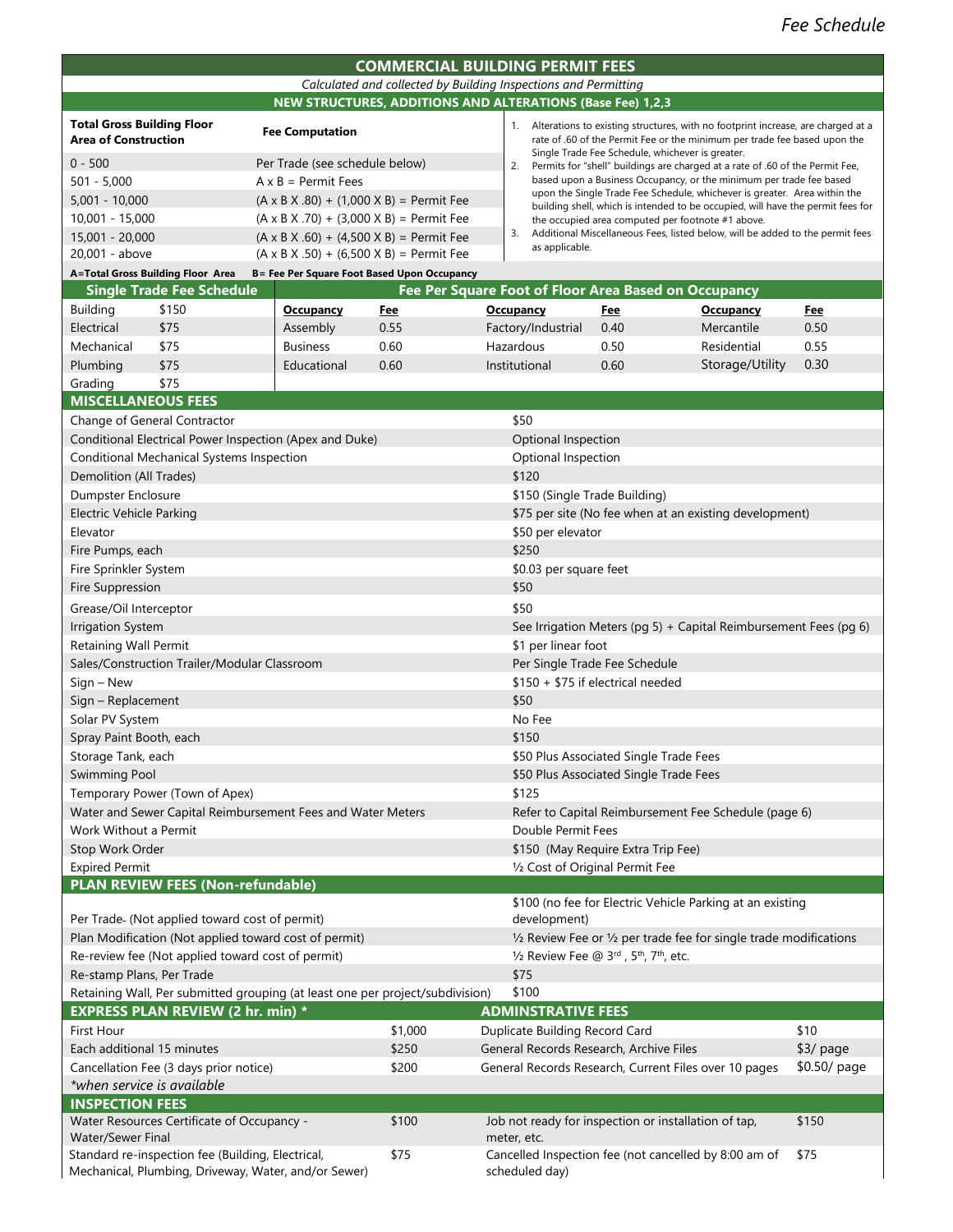| \$150 |
|-------|
|-------|

|                                                                                              |                                                                                                                                                  |        | ONE AND TWO FAMILY DWELLING PERMIT FEES                         |                                  |                                         |
|----------------------------------------------------------------------------------------------|--------------------------------------------------------------------------------------------------------------------------------------------------|--------|-----------------------------------------------------------------|----------------------------------|-----------------------------------------|
|                                                                                              |                                                                                                                                                  |        | Calculated and collected by Building Inspections and Permitting |                                  |                                         |
| <b>NEW STRUCTURES (Single Family/Duplex/Townhomes)</b><br>3,000 Gross SF and Less            |                                                                                                                                                  |        |                                                                 | \$/SQ.FT                         | MIN/ \$/UNIT                            |
| >3,000 Gross SF:(3000SFx \$0.35/SF)+(Additional SF x \$0.35/SF x.75) = Permit Fee            |                                                                                                                                                  |        |                                                                 | 0.35<br>Per Formula              | \$500                                   |
| <b>ADDITIONS / ALTERATIONS</b>                                                               |                                                                                                                                                  |        |                                                                 |                                  | <b>ADDITIONS / ALTERATION LESS THAN</b> |
| <b>800 SQUARE FEET AND GREATER</b>                                                           |                                                                                                                                                  |        |                                                                 | <b>800 SQUARE FEET</b>           |                                         |
|                                                                                              | \$/SQ.FT                                                                                                                                         |        | MIN/ \$/UNIT                                                    |                                  | MIN/ \$/UNIT                            |
| <b>Building</b>                                                                              | \$0.19                                                                                                                                           |        | \$150                                                           | <b>Building</b>                  | \$150                                   |
| Electrical                                                                                   | \$0.09                                                                                                                                           |        | \$75                                                            | Electrical                       | \$75                                    |
| Plumbing                                                                                     | \$0.09                                                                                                                                           |        | \$75                                                            | Plumbing                         | \$75                                    |
| Mechanical                                                                                   | \$0.09                                                                                                                                           |        | \$75                                                            | Mechanical                       | \$75                                    |
| <b>ACCESSORY STRUCTURES</b>                                                                  |                                                                                                                                                  |        | MIN/ \$/UNIT                                                    | <b>SINGLE TRADE FEE SCHEDULE</b> |                                         |
|                                                                                              | Decks, Sheds, Roof Additions & Detached Garages, 400 sq. ft. or less                                                                             |        | \$75                                                            | <b>Building</b>                  | \$150                                   |
|                                                                                              | Decks, Sheds, Roof Additions & Detached Garages > 400 sq. ft.                                                                                    |        | \$150                                                           | Electrical                       | \$75                                    |
| Trellis (Attached to a structure)                                                            |                                                                                                                                                  |        | \$40                                                            | Mechanical                       | \$75                                    |
| Retaining Wall Plan Review                                                                   |                                                                                                                                                  |        | \$100                                                           | Plumbing (fire included)         | \$75                                    |
| Retaining Wall                                                                               |                                                                                                                                                  |        | \$1 per linear foot                                             | Grading                          | \$75                                    |
| <b>MISCELLANEOUS</b>                                                                         |                                                                                                                                                  |        |                                                                 |                                  |                                         |
| Change of General Contractor                                                                 |                                                                                                                                                  | \$50   |                                                                 |                                  |                                         |
| Change of Lot                                                                                |                                                                                                                                                  | \$50   |                                                                 |                                  |                                         |
| <b>Construction Trailer</b>                                                                  |                                                                                                                                                  |        | Per Single Trade Fee Schedule                                   |                                  |                                         |
| Demolition (All Trades)                                                                      |                                                                                                                                                  | \$150  |                                                                 |                                  |                                         |
| Driveway<br>\$100 / lot                                                                      |                                                                                                                                                  |        |                                                                 |                                  |                                         |
| House Moved<br>\$375                                                                         |                                                                                                                                                  |        |                                                                 |                                  |                                         |
| Irrigation<br>See Irrigation Meters (pg 5) + Capital Reimbursement Fees (pg 6)               |                                                                                                                                                  |        |                                                                 |                                  |                                         |
| Mobile Home (All Trades)<br>\$150                                                            |                                                                                                                                                  |        |                                                                 |                                  |                                         |
| Modular Home (All Trades)<br>\$375                                                           |                                                                                                                                                  |        |                                                                 |                                  |                                         |
| Solar PV System                                                                              |                                                                                                                                                  | No Fee |                                                                 |                                  |                                         |
| Stop Work Order                                                                              |                                                                                                                                                  |        | \$150 (May Require Extra Trip Fee)                              |                                  |                                         |
|                                                                                              | Temporary Power (Town of Apex Only)                                                                                                              | \$125  |                                                                 |                                  |                                         |
| <b>Work Without Permit</b>                                                                   |                                                                                                                                                  |        | Double Permit Fees                                              |                                  |                                         |
| <b>Expired Permit</b>                                                                        |                                                                                                                                                  |        | 1/2 Cost of Original Permit Fee                                 |                                  |                                         |
|                                                                                              | PLAN REVIEW FEES (Non-refundable)                                                                                                                |        |                                                                 |                                  |                                         |
|                                                                                              | Initial Fee For New Single Family and Townhome Construction (Not applied to cost of permit)                                                      |        |                                                                 | \$110                            |                                         |
|                                                                                              | Initial Fee All Other Construction (Not applied toward cost of permit)                                                                           |        |                                                                 | \$100                            |                                         |
|                                                                                              | Plan Modification Fee (Not applied toward cost of permit)                                                                                        |        |                                                                 |                                  | 1/2 Review Fee of affected trades       |
|                                                                                              | Re-review Fee (Not applied toward cost of permit)                                                                                                |        |                                                                 |                                  | 1/2 Review Fee @ 3rd, 5th, 7th, etc.    |
| Re-stamp Plans                                                                               |                                                                                                                                                  |        |                                                                 | \$60                             |                                         |
| <b>ADMINISTRATIVE FEES</b>                                                                   |                                                                                                                                                  |        |                                                                 |                                  |                                         |
| Duplicate Building Record Card                                                               |                                                                                                                                                  |        |                                                                 | \$10                             |                                         |
| General Records Research, Current Files Over 10 Pages                                        |                                                                                                                                                  |        |                                                                 |                                  | \$0.50/ page                            |
| General Records Research, Archive Files<br>\$3/ page                                         |                                                                                                                                                  |        |                                                                 |                                  |                                         |
| <b>INSPECTION FEES</b>                                                                       |                                                                                                                                                  |        |                                                                 |                                  |                                         |
| Water Resources Certificate of Occupancy - Water/Sewer Final                                 |                                                                                                                                                  |        | \$100                                                           |                                  |                                         |
| Standard re-inspection fee (Building, Electrical, Mechanical, Plumbing, Water, and/or Sewer) |                                                                                                                                                  |        |                                                                 | \$75                             |                                         |
|                                                                                              | Job not ready for inspection or installation of tap, meter, etc.                                                                                 |        |                                                                 | \$150<br>\$150                   |                                         |
|                                                                                              | Previous Building, Electrical, Mechanical, Plumbing violations not corrected<br>EXPRESS PLAN REVIEW (2 HOUR MINIMUM) - When service is available |        |                                                                 |                                  |                                         |
| First Hour                                                                                   |                                                                                                                                                  |        | $$600 + $150$ each additional 15 minutes                        |                                  |                                         |
|                                                                                              | Cancellation Fee without (3 days prior notice)                                                                                                   | \$200  |                                                                 |                                  |                                         |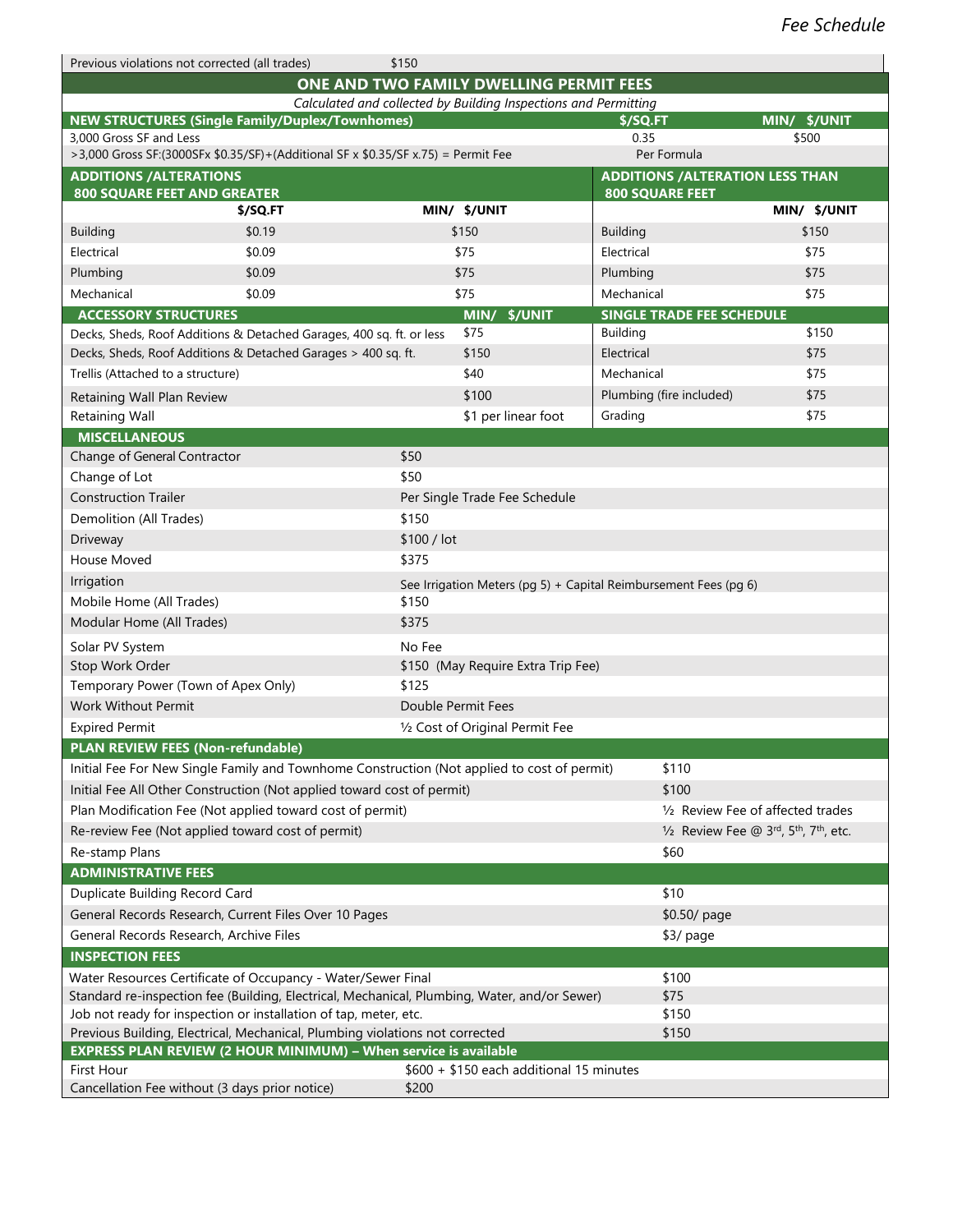### **ELECTRICAL UNDERGROUND AND SERVICE LATERAL FEES**

| EECHNCAL UNDERGROUND AND DERVICE EATERAL TED                 |                         |                                                                                    |                                                                                                   |  |  |  |
|--------------------------------------------------------------|-------------------------|------------------------------------------------------------------------------------|---------------------------------------------------------------------------------------------------|--|--|--|
|                                                              |                         |                                                                                    | Calculated by the Electric Department                                                             |  |  |  |
| Service Laterals:<br><b>Primary Facilities:</b>              |                         |                                                                                    |                                                                                                   |  |  |  |
| Collected by Electric Department                             |                         |                                                                                    | Collected by Building Inspections Permitting                                                      |  |  |  |
| Based on cost difference of normal overhead facilities       |                         |                                                                                    | Charges are for the first 100 feet of service length. An excess footage charge, if applicable, is |  |  |  |
| and the requested underground facilities.                    |                         | billed separately by the Electric Utilities Division at \$4.25/foot over 100 feet. |                                                                                                   |  |  |  |
| Single-Family                                                | \$490/lot               | Single-Family                                                                      | \$521.85/ service lateral                                                                         |  |  |  |
| <b>Townhomes</b>                                             | \$490/ unit             | \$521.85/ service lateral<br>Townhomes                                             |                                                                                                   |  |  |  |
| Apartments                                                   | \$490 point of delivery | Apartments                                                                         | Apartments are typically served with multiple meter bases at approved                             |  |  |  |
|                                                              |                         | locations; service laterals are usually installed in conjunction with the          |                                                                                                   |  |  |  |
| primary facilities and service lateral charges do not apply. |                         |                                                                                    |                                                                                                   |  |  |  |

## **WATER TAPS AND METER FEES\*\***

*Submit Tap fees to Water Resources and Water Meter fees to Building Inspections and Permitting* Fees are based on 60 foot right-of-way roads and lateral lengths less than 100 feet. Special cases, wider rights-of-way, special or complex boring and items not shown shall be at cost.

| <b>Size</b>         | <b>Base Cost</b> | <b>Add Bore</b> | <b>Add Street Cut</b> | Meter Only* |
|---------------------|------------------|-----------------|-----------------------|-------------|
| $3/4$ inch          | \$2,000          | \$550           | \$800                 | \$215       |
| l inch              | \$2,200          | \$550           | \$800                 | \$325       |
| $1\frac{1}{2}$ inch | N/A              | N/A             | N/A                   | \$650       |
| 2 inch              | N/A              | N/A             | N/A                   | \$830       |
| 3 inch              | N/A              | N/A             | N/A                   | \$3,255     |
| 4 inch              | N/A              | N/A             | N/A                   | \$4,265     |

\*If meter setter is not readily accessible or not functional when town staff arrives onsite, the meter will not be installed. Owner will be required to reschedule and pay fee as noted under "Inspection Fees" section (pages 3 and 4) of this document. The Town will reschedule work within 7 days of receipt of the "Inspection Fees".

| <b>SEWER TAPS**</b>                                                                                                  |                  |                 |                       |  |  |  |
|----------------------------------------------------------------------------------------------------------------------|------------------|-----------------|-----------------------|--|--|--|
| <b>Size</b>                                                                                                          | <b>Base Cost</b> | <b>Add Bore</b> | <b>Add Street Cut</b> |  |  |  |
| 4 inch                                                                                                               | \$2,100          | Not available   | \$800                 |  |  |  |
| ** The Town of Apex does not install water or sewer taps for commercial development or new residential construction. |                  |                 |                       |  |  |  |

#### **WATER BACTERIOLOGICAL SAMPLE FEE**

Samples collected by Water Resources Department. Fees collected by Development Services\$75

### **SEWER AND STORMWATER RE-INSPECTION FEES**

*Submit to Water Resources Department*

Sewer and Storm drain re-inspection fee  $$325$  remobilization fee plus \$0.25 per linear foot over 1000'

|                                      | <b>IRRIGATION METERS</b>                                                                                                              |                                                                                                        |                                                                   |  |  |  |  |  |
|--------------------------------------|---------------------------------------------------------------------------------------------------------------------------------------|--------------------------------------------------------------------------------------------------------|-------------------------------------------------------------------|--|--|--|--|--|
|                                      | Submit to Building Inspections & Permitting (Irrigation meter required for ALL irrigation systems)                                    |                                                                                                        |                                                                   |  |  |  |  |  |
|                                      |                                                                                                                                       | <b>Single-Family Residential</b><br>(Includes duplex and townhomes)                                    | <b>Multi-Family and Commercial</b>                                |  |  |  |  |  |
|                                      | <b>Permit Fee</b>                                                                                                                     | \$75                                                                                                   | \$75                                                              |  |  |  |  |  |
|                                      | <b>Meter Fee</b>                                                                                                                      | Based on meter size; see "Water Meter Fees" (page 6)                                                   | Based on meter size; see "Water Meter Fees," (page 6)             |  |  |  |  |  |
|                                      | <b>Meter Tap</b>                                                                                                                      | \$800.00 (See condition 7 below)                                                                       | See condition 6 below                                             |  |  |  |  |  |
| <b>Capital Reimbursement</b><br>Fees |                                                                                                                                       | Based on meter size; see "Capital Reimbursement<br>Fees" (page 6)                                      | Based on meter size; see "Capital Reimbursement Fees"<br>(page 6) |  |  |  |  |  |
| <b>Conditions:</b>                   |                                                                                                                                       |                                                                                                        |                                                                   |  |  |  |  |  |
|                                      | All irrigation meters will require payment of capital reimbursement fees.                                                             |                                                                                                        |                                                                   |  |  |  |  |  |
| 2.                                   | NCGS requires a second meter for in-ground irrigation systems and that systems be protected by an approved backflow preventer.        |                                                                                                        |                                                                   |  |  |  |  |  |
| 3.                                   |                                                                                                                                       | A plumbing permit is required for installation of the system from the meter to the backflow preventer. |                                                                   |  |  |  |  |  |
|                                      | All coordinated from will be realized the deal Building to be rating to Bennetting Bennament and rate to see the community of a model |                                                                                                        |                                                                   |  |  |  |  |  |

4. All associated fees will be collected by the Building Inspections & Permitting Department prior to issuance of a permit.

5. All other non-single family customers (subdivision entrances and commercial sites) require a second meter.

6. The Water Resources – Water & Sewer Utility Operations Division will only install the tap for meters for existing single-family customers; all other taps must be installed by a private contractor and inspected by Water Resources Infrastructure Inspections Division.

7. Single family Meter Tap Fee includes installing a split tap at an existing meter. If the split tap is already installed, see "Meter Only" fees under the "*Water Taps & Meter Fees."*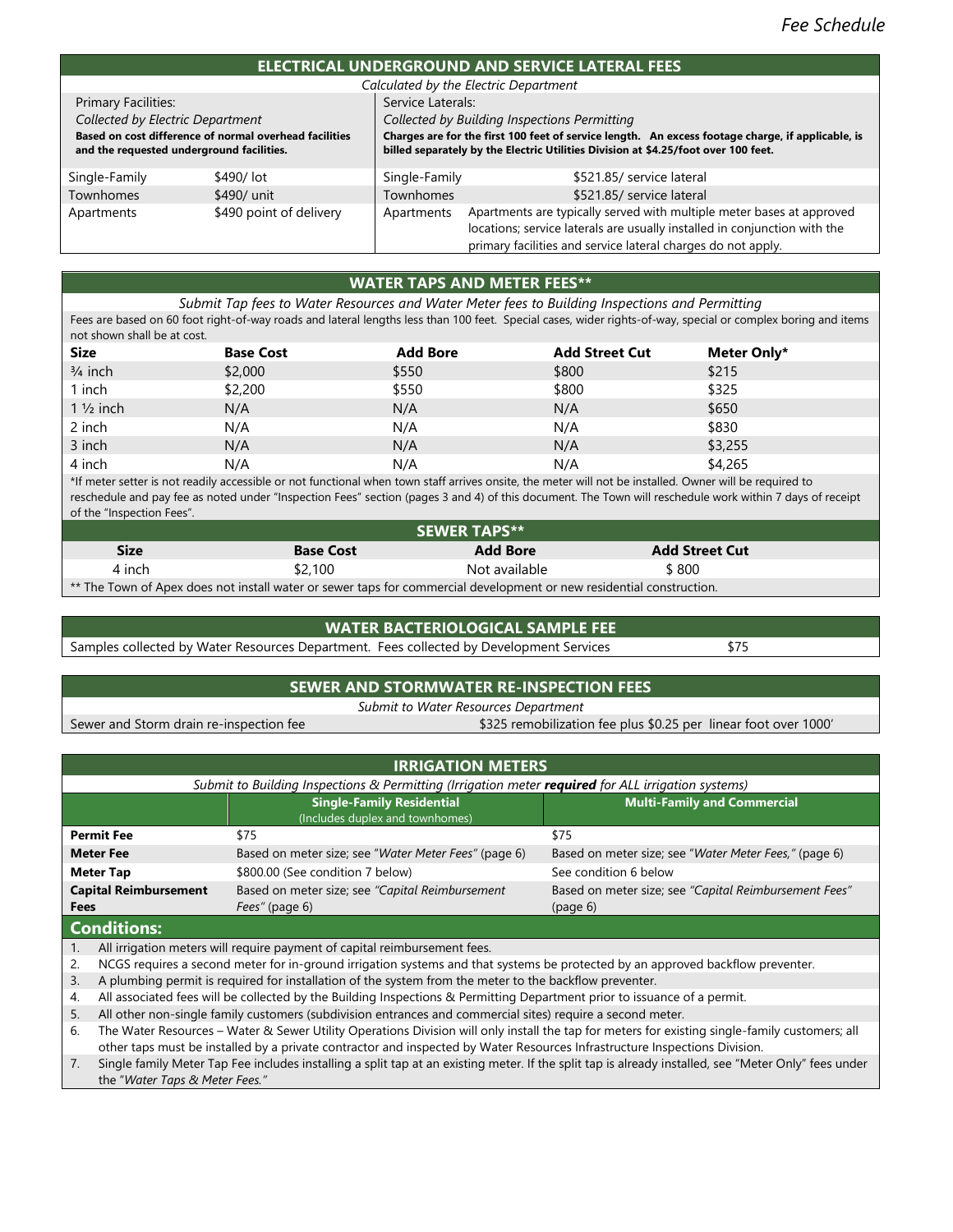#### **WATER AND SEWER CAPITAL REIMBURSEMENT FEES**

#### *Calculated and collected by Inspections and Permitting & Planning*

The purpose of Capital Reimbursement Fees are one-time capital charges assessed against new development as a way to provide or cover a proportional share of the costs of capital facilities. These treatment facilities provide the system capacity that each new development will demand when connected to the water and sewer systems. Additional fee assessments shall be required of nonresidential customers who, after paying a Capital Reimbursement Fees fee, expand their service requirements. A 75% grant may be available in the Central Business District.

| <b>Meter Size (inches)</b> | <b>Water Fee</b> | <b>Sewer Fee</b> | <b>Total Fees</b> |
|----------------------------|------------------|------------------|-------------------|
| 3/4                        | \$1,783          | \$3,675          | \$5,458           |
|                            | \$2,972          | \$6,124          | \$9,096           |
| 1.5                        | \$5,943          | \$12,249         | \$18,192          |
|                            | \$9,509          | \$19,598         | \$29,107          |
| 3                          | \$19,019         | \$39,195         | \$58,214          |
| 4                          | \$29,717         | \$61,243         | \$90,960          |
| 6                          | \$59,433         | \$122,486        | \$181,919         |
| 8                          | \$95,093         | \$195,977        | \$291,070         |
| 10 <sup>°</sup>            | \$249,620        | \$514,439        | \$764,059         |
| 12                         | \$314,997        | \$649,173        | \$964,170         |

## **Utility Rates & Fees**

| <b>CUSTOMER DEPOSITS</b>                                                                                                                  |                                                                           |                  |                                                 |                 |  |
|-------------------------------------------------------------------------------------------------------------------------------------------|---------------------------------------------------------------------------|------------------|-------------------------------------------------|-----------------|--|
| <b>Residential Electric Deposit</b><br>\$200                                                                                              | <b>Commercial Deposit</b>                                                 |                  | 2 times monthly average for service location or |                 |  |
| <b>Residential Water Deposit</b><br>\$50                                                                                                  |                                                                           |                  | minimum of \$200*                               |                 |  |
|                                                                                                                                           | *NCGS 160A-314 (a); North Carolina Utilities Commission Guidelines: R8-33 |                  |                                                 |                 |  |
|                                                                                                                                           | <b>FEES</b>                                                               |                  |                                                 |                 |  |
| Application / Service Initiation Fee                                                                                                      | \$15                                                                      |                  | Pretreatment Program Charges                    |                 |  |
| Returned Check / Draft Fee                                                                                                                | \$25                                                                      |                  | Permitted Flow (per 1,000 gallons)              | \$0.33          |  |
| Non-Payment Service Fee                                                                                                                   | \$25                                                                      |                  | Surcharge Rates (quarterly)                     |                 |  |
| After Hours Service Fee                                                                                                                   | \$75                                                                      | - BOD            |                                                 | \$0.278 per lb. |  |
| Late fee for charges unpaid by the due date                                                                                               | 1% of unpaid balance                                                      | - COD            |                                                 | \$0.278 per lb. |  |
| Extension fee                                                                                                                             | \$0                                                                       | - TSS            |                                                 | \$0.051 per lb. |  |
| <b>Reconnect Disconnected Meter</b>                                                                                                       | \$25                                                                      |                  | <b>Analytical Testing Charges</b>               |                 |  |
| <b>Backflow Testing</b>                                                                                                                   | At cost                                                                   | - BOD            |                                                 | \$20            |  |
| <b>Meter Testing Fees</b>                                                                                                                 |                                                                           | - TSS            |                                                 | \$12            |  |
| - Meter Test Fee (one test per year at no cost; additional                                                                                | \$50                                                                      | - Ammonia        |                                                 | \$12            |  |
| reads are charged only if the meter read is correct)                                                                                      |                                                                           |                  |                                                 |                 |  |
| - Meter Test (under 2 inch meter)                                                                                                         | \$50                                                                      | - COD            |                                                 | \$20            |  |
| - Meter Test (2+ inch meter)                                                                                                              | At $cost + 10\%$                                                          | - Cyanide        |                                                 | \$25            |  |
| Damaged Water Meter*                                                                                                                      | $$53 + cost of meter$                                                     | - Oil & Grease   |                                                 | \$30            |  |
| Damaged ERT Holder Replacement Fee*                                                                                                       | \$16.25                                                                   |                  | - Total Phosphorus                              | \$16            |  |
| Pedestal Replacement (Electric)                                                                                                           | $$149 + cost of pedestal$                                                 | - Total Nitrogen |                                                 | \$40            |  |
| Septic Tank Pump Fee                                                                                                                      | At cost                                                                   |                  | - Arsenic, Cadmium, Chromium,                   | \$13 each       |  |
| (per 1991 annexation agreements; only available in certain locations)                                                                     |                                                                           |                  | Copper, Lead, Mercury, Molybdenum,              |                 |  |
|                                                                                                                                           |                                                                           |                  | Nickel, Selenium, Silver, Zinc                  |                 |  |
| * fees would only be applied to active building permits that require a replacement meter, ERT holder or pedestal due to contractor damage |                                                                           |                  |                                                 |                 |  |
|                                                                                                                                           |                                                                           |                  |                                                 |                 |  |

|                   | <b>SOLID WASTE FEES</b>         |                         |                          |                                          |      |                 |
|-------------------|---------------------------------|-------------------------|--------------------------|------------------------------------------|------|-----------------|
|                   | <b>Yard Waste Collection</b>    | \$7.83/ month           |                          | Dumpster Service                         |      |                 |
|                   | Residential Roll-Out Cart       | \$8.94/ month           | $\sim$                   | 4 CY Dumpster                            |      | \$131.40/ month |
|                   | <b>Commercial Roll-Out Cart</b> | \$18.75/ month          | $\sim$                   | 6 CY Dumpster                            |      | \$155.46/ month |
|                   | Recycling (Per Bin or Cart)     | \$4.98/ month           | $\sim$                   | 8 CY Dumpster                            |      | \$177.64/ month |
| <b>Bulk items</b> |                                 | $$11/$ each             |                          | Bulk Items - Half Load                   | \$22 |                 |
| White Goods       |                                 | $$18/$ each             |                          | Bulk Items - Full Load                   | \$40 |                 |
|                   |                                 |                         |                          |                                          |      |                 |
|                   |                                 | <b>STREET SIGN FEES</b> |                          |                                          |      |                 |
|                   | Replacement sign costs          |                         |                          |                                          |      |                 |
|                   | Street sign only (1 blade)      | \$37                    |                          | Street sign replacement + install        |      | \$152           |
|                   | Street sign only (2 blades)     | \$74                    | $\overline{\phantom{a}}$ | Stop sign replacement + install          |      | \$105.75        |
|                   | Stop Sign only                  | \$28                    | $\overline{\phantom{a}}$ | Street / Stop sign combination + install |      | \$180           |
|                   |                                 |                         |                          |                                          |      |                 |

*\* Original installation of all safety, regulatory, and street signs is the responsibility of the developer prior to plat.*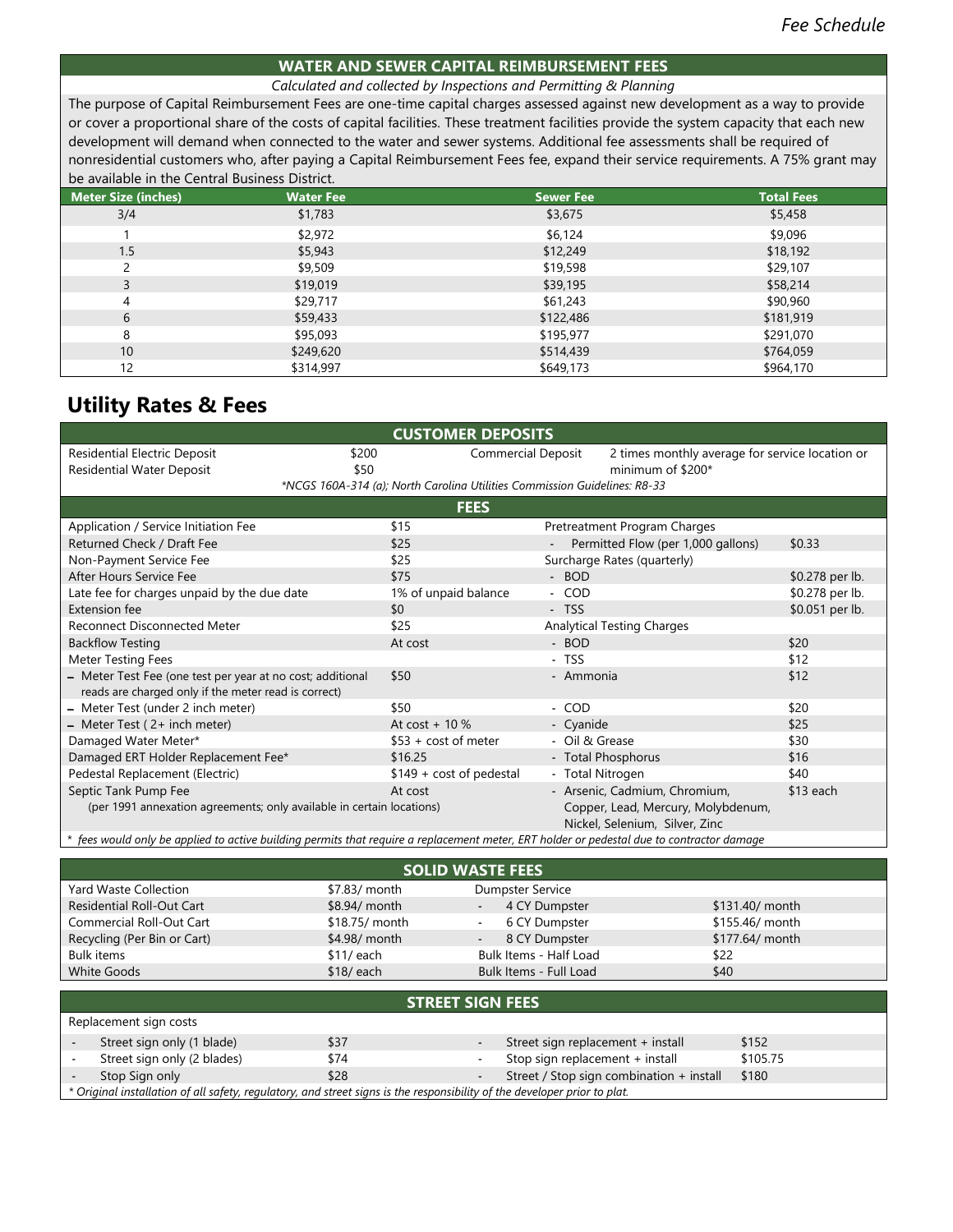## **STORMWATER FEES**

Stormwater fees are effective January 2022. Stormwater utility fees are based on the total amount of impervious surface on an individual lot or parcel.

| Residential - Detached single-family homes, a duplex, or a manufactured home located on an individual lot or parcel.                                                  |                                                                     |  |  |  |  |
|-----------------------------------------------------------------------------------------------------------------------------------------------------------------------|---------------------------------------------------------------------|--|--|--|--|
| Tier 1: Small (400-1,500ft <sup>2</sup> )                                                                                                                             | \$1.50                                                              |  |  |  |  |
| Tier 2: Medium (1,500-3,000ft <sup>2</sup> )                                                                                                                          | \$5.00                                                              |  |  |  |  |
| Tier 3: Large (3,000-4,000ft <sup>2</sup> )                                                                                                                           | \$7.50                                                              |  |  |  |  |
| Tier 4: Extra Large $(>4,000ft^2)$                                                                                                                                    | \$10.00                                                             |  |  |  |  |
| Non-Residential - Parcels that contain more than two residential units, public/private<br>institutional buildings, commercial buildings, parking lots, churches, etc. | \$5.00 per ERU (Total Impervious Area/\$2,700ft <sup>2</sup> * \$5) |  |  |  |  |
|                                                                                                                                                                       |                                                                     |  |  |  |  |

*\*ERU (Equivalent Residential Unit) is the GIS Analysis of average impervious surface (rooftops, driveways, sidewalks, parking lots) per property. Approximately 2,700 ft2.*

*\*Properties with less than 400ft<sup>2</sup>of impervious surface are exempt.*

| <b>WATER &amp; SEWER RATES</b>                         |                            |                                                                     |                                                                                                                                                           |  |  |  |
|--------------------------------------------------------|----------------------------|---------------------------------------------------------------------|-----------------------------------------------------------------------------------------------------------------------------------------------------------|--|--|--|
| <b>Water Rates</b>                                     |                            | <b>Inside Town Limits</b>                                           | <b>Outside Town Limits</b>                                                                                                                                |  |  |  |
| <b>Water Base Charge</b>                               |                            | \$5.54                                                              | \$11.08                                                                                                                                                   |  |  |  |
| Water Volumetric Rates (per 1,000 gallons)             |                            |                                                                     |                                                                                                                                                           |  |  |  |
| Commercial                                             |                            | \$4.19                                                              | \$8.38                                                                                                                                                    |  |  |  |
| Residential                                            | Tier 1: 0 - 6,000 gal      | \$4.19                                                              | \$8.38                                                                                                                                                    |  |  |  |
|                                                        | Tier 2: 6,001 - 12,000 gal | \$4.82                                                              | \$9.64                                                                                                                                                    |  |  |  |
|                                                        | Tier 3: > 12,000 gal       | \$6.49                                                              | \$12.98                                                                                                                                                   |  |  |  |
| <b>Wholesale Water Base Charge</b>                     | \$5.45                     |                                                                     | Wholesale Water Volumetric Rates (per 1,000 gallons) \$4.09                                                                                               |  |  |  |
| <b>Sewer Rates</b>                                     |                            | <b>Inside Town Limits</b>                                           | <b>Outside Town Limits</b>                                                                                                                                |  |  |  |
| <b>Sewer Base Charge</b>                               |                            | \$10.04                                                             | \$20.08                                                                                                                                                   |  |  |  |
| Sewer Volumetric Rates (per 1,000 gallons)             |                            |                                                                     |                                                                                                                                                           |  |  |  |
| Commercial & Residential                               |                            | \$7.17                                                              | \$14.34                                                                                                                                                   |  |  |  |
| Colvin Park/White Oak *                                |                            | \$12.55                                                             | N/A                                                                                                                                                       |  |  |  |
|                                                        |                            |                                                                     | *Per the Alternative Sewer Agreement, "the Apex special published rate shall be based on the Cary published residential rate per thousand gallons plus an |  |  |  |
| Apex charge of \$2 per thousand gallons."              |                            |                                                                     |                                                                                                                                                           |  |  |  |
| <b>Wholesale Sewer Base Charge</b>                     | \$9.00                     |                                                                     | Wholesale Sewer Volumetric Rates (per 1,000 gallons) \$6.05                                                                                               |  |  |  |
| <b>Flat Rate Sewer</b>                                 | \$35.00/ month             |                                                                     |                                                                                                                                                           |  |  |  |
| <b>Irrigation Rates</b>                                |                            | <b>Inside Town Limits</b>                                           | <b>Outside Town Limits</b>                                                                                                                                |  |  |  |
| <b>Irrigation Base Charge</b>                          |                            | \$5.54                                                              | \$5.54                                                                                                                                                    |  |  |  |
| <b>Irrigation Volumetric Rates (per 1,000 gallons)</b> |                            | \$6.49                                                              | \$12.98                                                                                                                                                   |  |  |  |
|                                                        |                            | <b>Bulk Water</b>                                                   |                                                                                                                                                           |  |  |  |
| Hook Up Fee (per connection)                           | \$12                       | Hydrant meter                                                       |                                                                                                                                                           |  |  |  |
| Volumetric Rates (per 1,000 gallons)                   | \$7.20                     | Set up / Relocate / Pickup                                          | \$50/ event                                                                                                                                               |  |  |  |
|                                                        |                            | <b>Rental Fee</b>                                                   | \$12/ day                                                                                                                                                 |  |  |  |
|                                                        |                            | Hydrant Meter replacement and/or repair<br>$\overline{\phantom{a}}$ | At $cost + 10\%$                                                                                                                                          |  |  |  |

| <b>ELECTRIC RATES</b>                 |                    |                                |                                    |                            |  |  |
|---------------------------------------|--------------------|--------------------------------|------------------------------------|----------------------------|--|--|
| <b>Service</b>                        | <b>Base Charge</b> | <b>Energy Charge (per kWh)</b> |                                    |                            |  |  |
|                                       |                    | Nov.-June (0-800)              | Nov.-June (Over 800)               | July-Oct. (All)            |  |  |
| Residential                           | \$15.05            | \$0.1029                       | \$0.0993                           | \$0.1029                   |  |  |
| <b>Service</b>                        | <b>Base Charge</b> |                                | <b>Energy Charge (per kWh) ALL</b> |                            |  |  |
| <b>Small General Service</b>          | \$22.07            |                                | \$0.0985                           |                            |  |  |
| <b>Service</b>                        |                    |                                | <b>Energy Charge (per kW)</b>      |                            |  |  |
|                                       | <b>Base Charge</b> | On Peak                        |                                    | Off Peak                   |  |  |
| Residential-Time of Use-TOU           | \$15.57            | \$0.2700                       | \$0.0636                           |                            |  |  |
| <b>Small General Service-TOU</b>      | \$22.07            | \$0.1532                       | \$0.0623                           |                            |  |  |
| <b>Service</b>                        | <b>Base Charge</b> | Energy Charge (per kWh) ALL    |                                    | Demand Charge (per kW) ALL |  |  |
| Medium General Service                | \$75.28            | \$0.0769                       |                                    | \$6.75                     |  |  |
| Medium General Service-TOU            | \$75.28            | \$0.0727<br>\$10.05            |                                    |                            |  |  |
| Large General Service                 | \$124.60           | \$9.34<br>\$0.0630             |                                    |                            |  |  |
| Large General Service-TOU             | \$124.60           | \$9.86<br>\$0.0620             |                                    |                            |  |  |
|                                       |                    |                                |                                    | Demand Charge (per kW)     |  |  |
| <b>Service</b>                        | <b>Base Charge</b> | Energy Charge (per kWh) ALL    | All Coincident<br>Demand           | All Excess Demand          |  |  |
| Large General Service-Coincident Peak | \$311.51           | \$0.0478                       | \$20.18                            | \$2.59                     |  |  |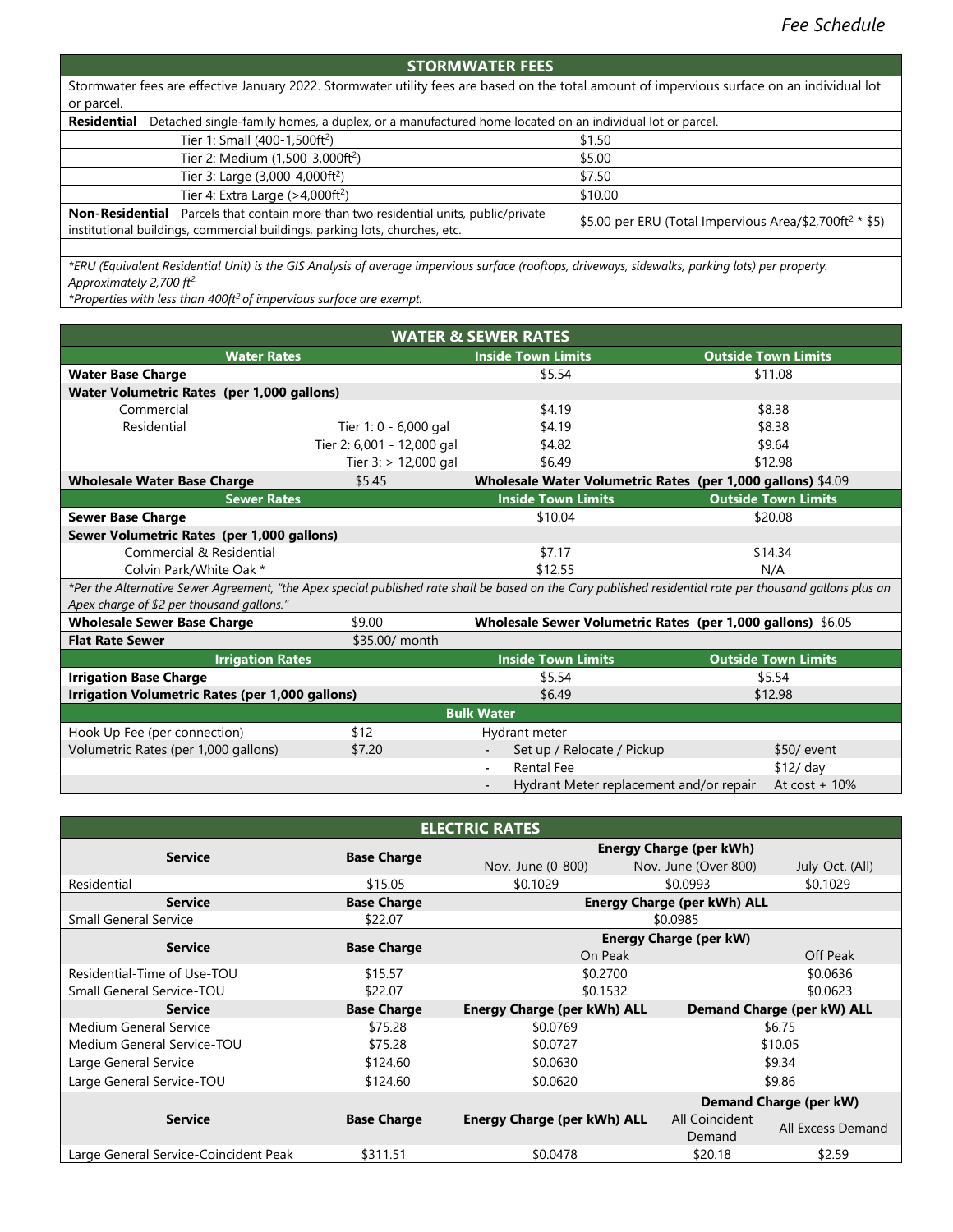### **ELECTRIC RATES**

**Outdoor Lighting Standard Lighting Service Basic Rate** The basic rate does not include the monthly charges for additional facilities, outdoor lighting poles,

| underground service, or any contribution required under this Schedule.                                                                |                       |                                                      |                               |
|---------------------------------------------------------------------------------------------------------------------------------------|-----------------------|------------------------------------------------------|-------------------------------|
| Sodium Vapor Units*                                                                                                                   | <b>Wattage</b>        | <b>Monthly Charge</b>                                | <b>Monthly kWh</b>            |
| 5,800 lumen-semi                                                                                                                      | 70                    | \$8.230/ Fixture                                     | 29/ Fixture                   |
| 9,500 lumen-semi                                                                                                                      | 100                   | \$9.15/ Fixture                                      | 46/ Fixture                   |
| 9,500 lumen-enclosed/post/ flood                                                                                                      | 100                   | \$10.42/ Fixture                                     | 46/ Fixture                   |
| 27,500 lumen-enclosed                                                                                                                 | 250                   | \$18.67/ Fixture                                     | 99/ Fixture                   |
| 27,500 lumen flood                                                                                                                    | 250                   | \$19.86/ Fixture                                     | 109/ Fixture                  |
| 50.000 lumen-enclosed                                                                                                                 | 400                   | \$25.17/ Fixture                                     | 152/ Fixture                  |
| 50,000 lumen flood                                                                                                                    | 400                   | \$27.55/ Fixture                                     | 168/ Fixture                  |
| <b>LED Units</b>                                                                                                                      |                       |                                                      |                               |
| <b>Acom Fixture</b>                                                                                                                   | 51                    | \$14.90/ Fixture                                     | 29/ Fixture                   |
| Shoebox $-1$                                                                                                                          | 61                    | \$11.53/ Fixture                                     | 29/ Fixture                   |
| Shoebox $-2$                                                                                                                          | 151                   | \$18.02/ Fixture                                     | 29/ Fixture                   |
| Area Light                                                                                                                            | 51                    | \$8.15/ Fixture                                      | 29/ Fixture                   |
| Cobrahead $-1$                                                                                                                        | 51                    | \$9.88/ Fixture                                      | 29/ Fixture                   |
| Cobrahead $-2$                                                                                                                        | 151                   | \$17.40/ Fixture                                     | 29/ Fixture                   |
| Lantern - 1 w/ Lens                                                                                                                   | 51                    | \$14.55/ Fixture                                     | 29/ Fixture                   |
| Lantern $-2$ w/o Lens                                                                                                                 | 51                    | \$14.43/ Fixture                                     | 29/ Fixture                   |
| <b>Special Contract Lights</b><br>(residential dedicated public streets outside corporate limits)                                     | <b>Monthly charge</b> | <b>Special Area Lighting Pole</b>                    | <b>Monthly Charge</b>         |
| 100 watt HPS enclosed luminaire on approved wood<br>pole                                                                              | \$2.29/ customer      | Wood                                                 | \$2.51/ pole                  |
| Fiberglass pole or post w/ approved 100 watt HPS<br>luminaire                                                                         | \$2.93/ customer      | Metal, fiberglass or post<br>Decorative square metal | \$3.51/ pole<br>\$13.01/ pole |
| Non-standard Premium Lighting Service The following charges are in addition to Standard Lighting Service Basic Rate identified above. |                       |                                                      |                               |
| <b>Premium Lighting Fixtures</b>                                                                                                      | <b>Monthly charge</b> | <b>Premium Posts / Brackets</b>                      | <b>Monthly charge</b>         |
| Prismatic series classic or colony top                                                                                                | \$3.63/ Fixture       | Decorative shroud w/ standard<br>fiberglass post     | \$11.74/ post                 |
| Prismatic series classic or colony top w/ crown & rib                                                                                 | \$4.36/ Fixture       | Fluted direct bury post                              | \$18.53/ post                 |
| Vandermore series w/o spikes                                                                                                          | \$2.42/ Fixture       | Premium Twin mounting bracket                        | \$4.84/ bracket               |

*\*Maintenance only; no new installs*

**Underground Service** For Underground service, the monthly bill will be increased by \$3.50 per pole or, in lieu thereof, a one-time contribution of \$175.17 per pole. The monthly UG charge, if selected, may be terminated at any time upon payment by Customer of the one-time contribution. The UG charge will be waived if the lighting facilities are installed during the installation of the main electric facilities. The monthly pole charge defined below will also be applicable to underground service.

#### **Additional Facilities**

1. Multiple area lighting fixtures may be installed per pole subject to town review and approval. The monthly charge for each additional fixture will be the charge in accordance with the Monthly Rate for that fixture.

2. For distribution transformer and/or primary conductor extension, 2% of the estimated installed cost of the excess circuit.

- 3. For an underground circuit in excess of 250 feet for an area lighting pole, 2% of the estimated installed cost of the excess circuit.
- 4. For a metal pole, 2% of the estimated cost of overhead or underground metal poles requiring special construction or features, which are in excess of the estimated, installed cost of standard underground metal poles.

### **VENDOR FEES**

| Obtain Permit from the Town of Apex Police Department                                                   |  |  |  |  |  |  |
|---------------------------------------------------------------------------------------------------------|--|--|--|--|--|--|
| Transient/Mobile Food Vendors<br>Solicitor/Peddler/Park Concessioner*                                   |  |  |  |  |  |  |
| 30-day Permit<br><b>Annual Permit</b><br>\$150<br>\$50                                                  |  |  |  |  |  |  |
| 90-day Permit<br>\$100<br>* Anyone selling anything, including food, in a Town of Apex Park             |  |  |  |  |  |  |
| must obtain a Park Concessions Permit.<br>\$175<br>180-day Permit (Park Concessions Only)               |  |  |  |  |  |  |
| Solicitor - Anyone going door-to-door to take orders for products, share information or seek donations. |  |  |  |  |  |  |
| <b>Peddler</b> – Anyone transporting goods door-to-door for sale (i.e. ice cream truck).                |  |  |  |  |  |  |
|                                                                                                         |  |  |  |  |  |  |

- **Park Concessioner** Anyone selling merchandise, food, and or beverages in a town park.
- **Transient Vendor** Anyone selling goods or services from a temporary business location (i.e. parking or vacant lot).
- **Mobile Food Vendor** Anyone selling food and/or beverages from a readily movable food unit

| <b>FIRE DEPARTMENT FEES</b>                                          |         |                                       |              |  |  |
|----------------------------------------------------------------------|---------|---------------------------------------|--------------|--|--|
| Submit request and fees to Customer Service                          |         |                                       |              |  |  |
| <b>Inspection Fees</b>                                               | \$0     | False Alarm Fines (per Calendar Year) |              |  |  |
| Reinspection (charged for 2nd and all subsequent reinspections) \$75 |         | 4 false alarms                        | \$150        |  |  |
| Fire Inspections Violation Fines:                                    |         | 5 false alarms                        | \$200        |  |  |
| Imminent hazard violation                                            | \$250   | $6 + false$ alarms                    | \$250 / each |  |  |
| Hazardous Materials Consumable Items                                 | At Cost | Fire Flows                            | \$75         |  |  |